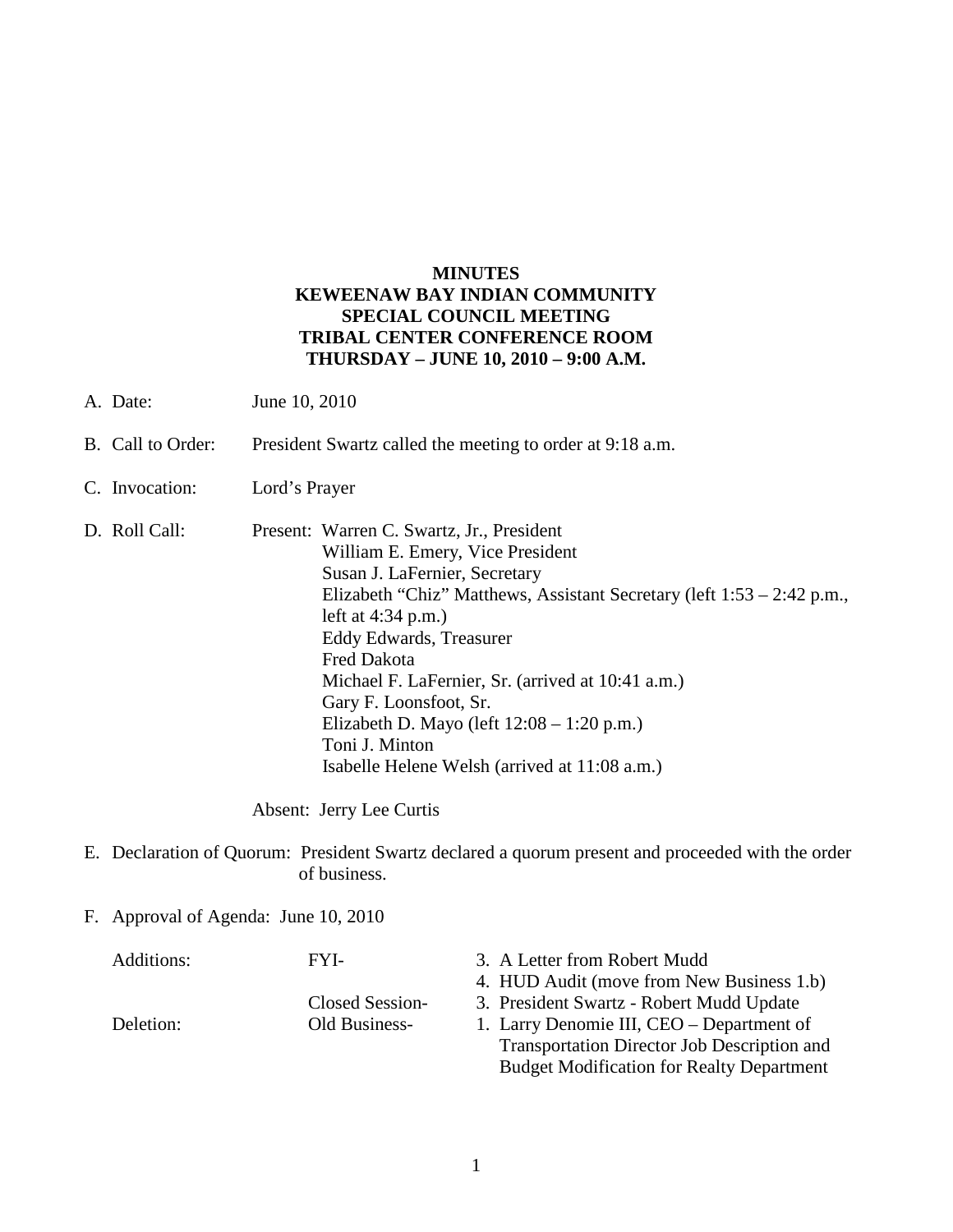**MOTION MADE BY GARY F. LOONSFOOT, SR. TO APPROVE THE AGENDA WITH THE CHANGES. SUPPORTED BY WILLIAM E. EMERY. EIGHT IN FAVOR (William E. Emery, Susan J. LaFernier, Elizabeth "Chiz" Matthews, Eddy Edwards, Fred Dakota, Gary F. Loonsfoot, Sr., Elizabeth D. Mayo, Toni J. Minton), OPPOSED - 0, ABSTAINING - 0, THREE ABSENT (Jerry Lee Curtis, Michael F. LaFernier, Sr., Isabelle H. Welsh), MOTION CARRIED.**

G. For Your Information:

- 1. A letter from Jon Cherry, Rio Tinto Kennecott Eagle Minerals and a letter from Matt Johnson to the Camp members.
- 2. Phone Poll June 4, 2010 Class I Social Gaming Drawing License Granted and Fee Waived for Albert Brunk, Jr. Benefit held on June 5, 2010
- 3. Letter from Robert Mudd He has accepted the Tribe's offer for the GM Position
- 4. HUD Audit 10/21/09 Final Monitoring Report for KBIC's ICDBG on-site monitoring visit May 5-7, 2009 – President Swartz requested the Quarterly Reports from OHA
- H. Approval of Meeting Minutes:
	- 1. February 18, 2010

**MOTION MADE BY ELIZABETH D. MAYO TO APPROVE THE FEBRUARY 18, 2010 MEETING MINUTES WITH THE CHANGE. SUPPORTED BY ELIZABETH "CHIZ" MATTHEWS. SEVEN IN FAVOR (William E. Emery, Susan J. LaFernier, Elizabeth "Chiz" Matthews, Eddy Edwards, Gary F. Loonsfoot, Sr., Elizabeth D. Mayo, Toni J. Minton), OPPOSED - 0, ABSTAINING - 0, FOUR ABSENT (Jerry Lee Curtis, Fred Dakota, Michael F. LaFernier, Sr., Isabelle H. Welsh), MOTION CARRIED.**

(Fred Dakota out of the room)

2. February 25, 2010

**MOTION MADE BY GARY F. LOONSFOOT, SR. TO APPROVE THE FEBRUARY 25, 2010 MEETING MINUTES WITH THE CHANGE. SUPPORTED BY ELIZABETH "CHIZ" MATTHEWS. EIGHT IN FAVOR (William E. Emery, Susan J. LaFernier, Elizabeth "Chiz" Matthews, Eddy Edwards, Fred Dakota, Gary F. Loonsfoot, Sr., Elizabeth D. Mayo, Toni J. Minton), OPPOSED - 0, ABSTAINING - 0, THREE ABSENT (Jerry Lee Curtis, Michael F. LaFernier, Sr., Isabelle H. Welsh), MOTION CARRIED.**

### **Break: 10:10 – 10:33 a.m.**

- I. Old Business:
	- 1. President Swartz Donations Policy

### **Mike LaFernier, Sr. arrived at 10:41 a.m.**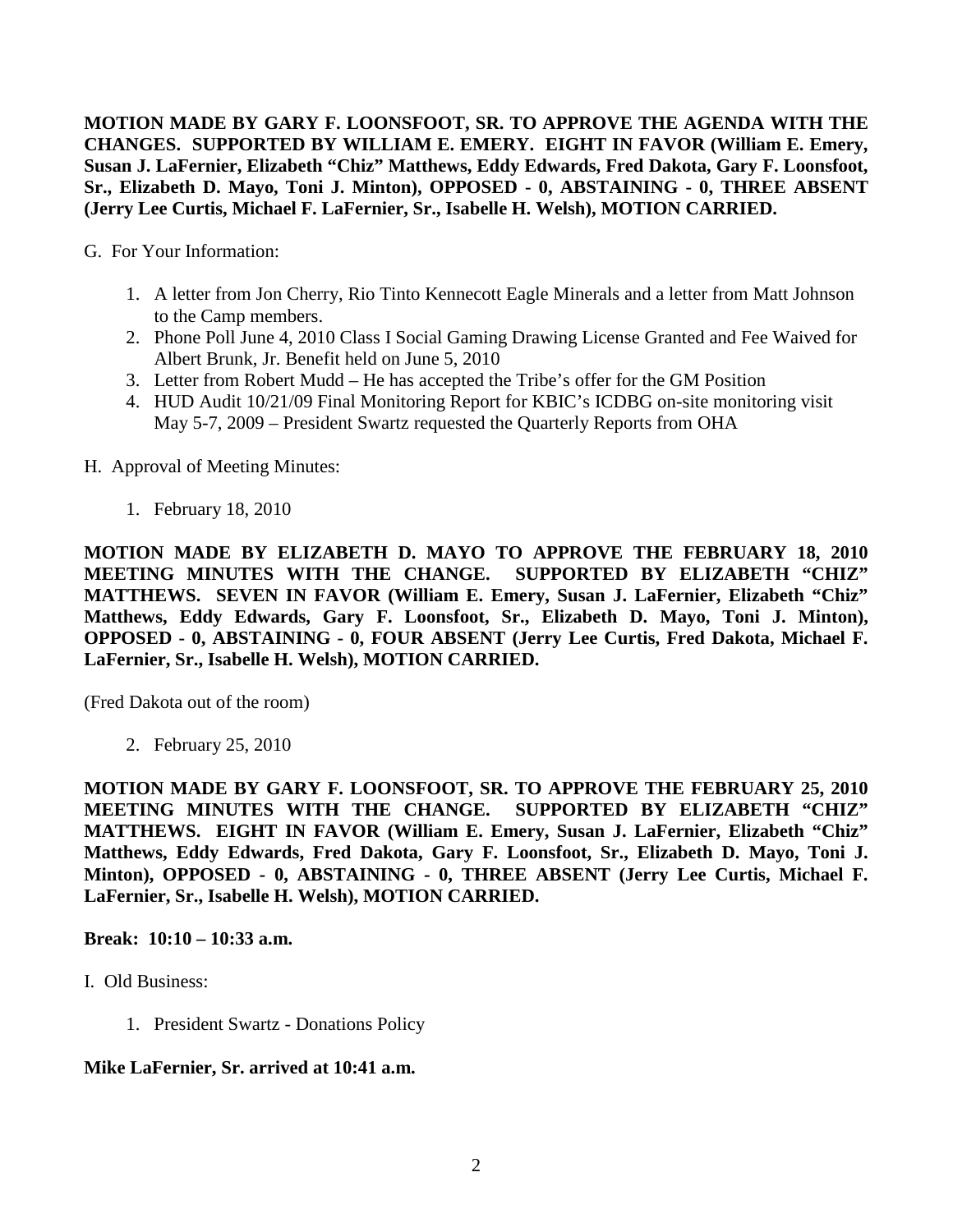MOTION MADE BY EDDY EDWARDS TO APPROVE THE DONATION POLICY WITH THE ONE CHANGE OF REMOVING TRIBAL MEMBERS SO IT WILL OPEN IT UP TO COMMUNITY ORGANIZATIONS THAT SERVE THE PEOPLE WE ARE RECEIVING REQUESTS FROM.

Motion died for lack of support.

**Isabelle Welsh arrived at 11:08 a.m.** 

**MOTION MADE BY WILLIAM E. EMERY TO TABLE THE DONATION POLICY FOR ONE WEEK. SUPPORTED BY MICHAEL F. LAFERNIER, SR. NINE IN FAVOR (William E. Emery, Susan J. LaFernier, Elizabeth "Chiz" Matthews, Fred Dakota, Michael F. LaFernier, Sr., Gary F. Loonsfoot, Sr., Elizabeth D. Mayo, Toni J. Minton, Isabelle H. Welsh), ONE OPPOSED (Eddy Edwards), ABSTAINING - 0, ONE ABSENT (Jerry Lee Curtis), MOTION CARRIED.**

Susan LaFernier and Larry Denomie will work on the policy and review previous comments and recommendations.

- J. New Business:
	- 1. Eddy Edwards, Treasurer
		- a) Draft Orthodontic IDA (Individual Development Account) Policy Tammy Seymour present

MOTION MADE BY WILLIAM E. EMERY TO HAVE THIS PROGRAM RUN THROUGH OHA AND FURTHER DEVELOP THE GUIDELINES.

William Emery withdrew his motion.

MOTION MADE BY ISABELLE H. WELSH TO DONATE TO TAMMY SEYMOUR.

President Swartz ruled the motion out of order.

**MOTION MADE BY ISABELLE H. WELSH TO TABLE THE IDA ORTHODONTIC POLICY PROGRAM UNTIL NEXT WEEK. SUPPORTED BY FRED DAKOTA. NINE IN FAVOR (William E. Emery, Susan J. LaFernier, Elizabeth "Chiz" Matthews, Fred Dakota, Michael F. LaFernier, Sr., Gary F. Loonsfoot, Sr., Elizabeth D. Mayo, Toni J. Minton, Isabelle H. Welsh), ONE OPPOSED (Eddy Edwards), ABSTAINING - 0, ONE ABSENT (Jerry Lee Curtis), MOTION CARRIED.**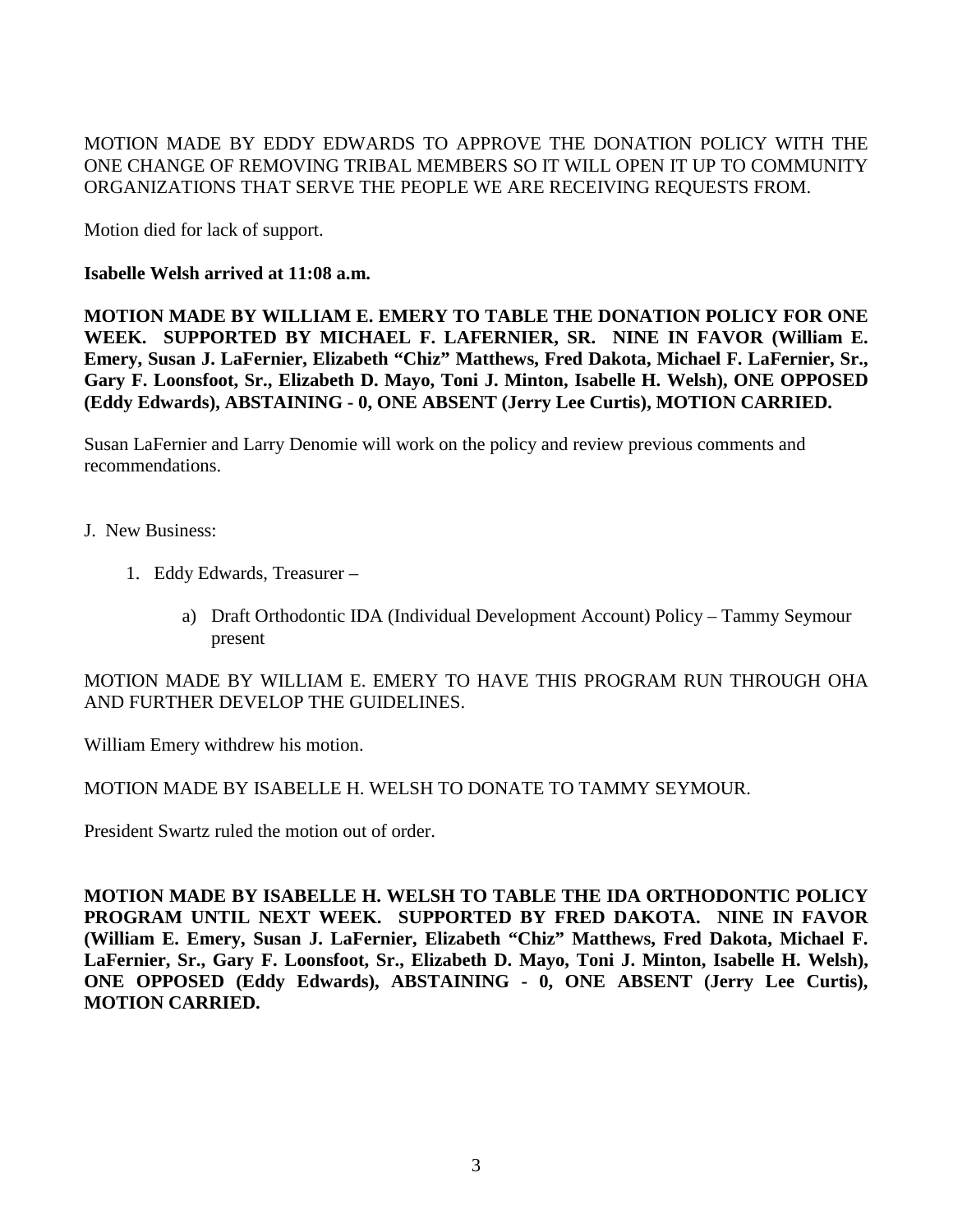Tammy Seymour Request for Daughter's Braces –

**MOTION MADE BY MICHAEL F. LAFERNIER, SR. TO DONATE \$700.00 TOWARDS THE DOWN PAYMENT OF TAMMY SEYMOUR'S DAUGHTER'S ORTHODONTIC TREATMENT. SUPPORTED BY ISABELLE H. WELSH. EIGHT IN FAVOR (William E. Emery, Elizabeth "Chiz" Matthews, Eddy Edwards, Fred Dakota, Michael F. LaFernier, Sr., Gary F. Loonsfoot, Sr., Elizabeth D. Mayo, Isabelle H. Welsh), ONE OPPOSED (Susan J. LaFernier), ONE ABSTAINING (Toni J. Minton), ONE ABSENT (Jerry Lee Curtis), MOTION CARRIED.**

Susan LaFernier stated her opposition: She is opposed because the Council tabled all donations/policy and they did not give to others who requested help for orthodontic care.

b) 1<sup>st</sup> Reading Proposed Ordinance 2010-06 Business Corporate Code

**MOTION MADE BY EDDY EDWARDS TO INTRODUCE THE PROPOSED ORDINANCE 2010-06 BUSINESS CORPORATE CODE AND WAIVE THE 1ST READING. SUPPORTED BY GARY F. LOONSFOOT, SR. TEN IN FAVOR (William E. Emery, Susan J. LaFernier, Elizabeth "Chiz" Matthews, Eddy Edwards, Fred Dakota, Michael F. LaFernier, Sr., Gary F. Loonsfoot, Sr., Elizabeth D. Mayo, Toni J. Minton, Isabelle H. Welsh), OPPOSED - 0, ABSTAINING - 0, ONE ABSENT (Jerry Lee Curtis), MOTION CARRIED.**

The  $2<sup>nd</sup>$  Reading is scheduled for June 24, 2010 at 3:00 p.m. (Lance Morgan will be present)

2. Bruce LaPointe, Project Manager - Indian Health Service 2010 Sanitation Deficiency System (S.D.S.) Project List (11) and Priority(s)

**MOTION MADE BY GARY F. LOONSFOOT, SR. TO APPROVE THE FIRST FOUR PRIORITIES OF THE SDS LIST AS THE FOLLOWING: KAWBAWGAM ROAD REPLACEMENT WELL, SCATTERED DUMP SITES PHASE 2, SCATTERED SITES, AND WELL ABANDONMENT. SUPPORTED BY WILLIAM E. EMERY. EIGHT IN FAVOR (William E. Emery, Elizabeth "Chiz" Matthews, Eddy Edwards, Fred Dakota, Gary F. Loonsfoot, Sr., Elizabeth D. Mayo, Toni J. Minton, Isabelle H. Welsh), TWO OPPOSED (Susan J. LaFernier, Michael F. LaFernier, Sr.), ABSTAINING - 0, ONE ABSENT (Jerry Lee Curtis), MOTION CARRIED.**

Mike LaFernier, Sr. stated his opposition: He would like to include matching money from KBIC for additional points.

**MOTION MADE BY MICHAEL F. LAFERNIER, SR. TO ADD 25% MATCHING FUNDS TO PROJECTS #1 AND #2. SUPPORTED BY SUSAN J. LAFERNIER. EIGHT IN FAVOR (Susan J. LaFernier, Elizabeth "Chiz" Matthews, Eddy Edwards, Michael F. LaFernier, Sr., Gary F. Loonsfoot, Sr., Elizabeth D. Mayo, Toni J. Minton, Isabelle H. Welsh), TWO OPPOSED (William E. Emery, Fred Dakota), ABSTAINING - 0, ONE ABSENT (Jerry Lee Curtis), MOTION CARRIED.**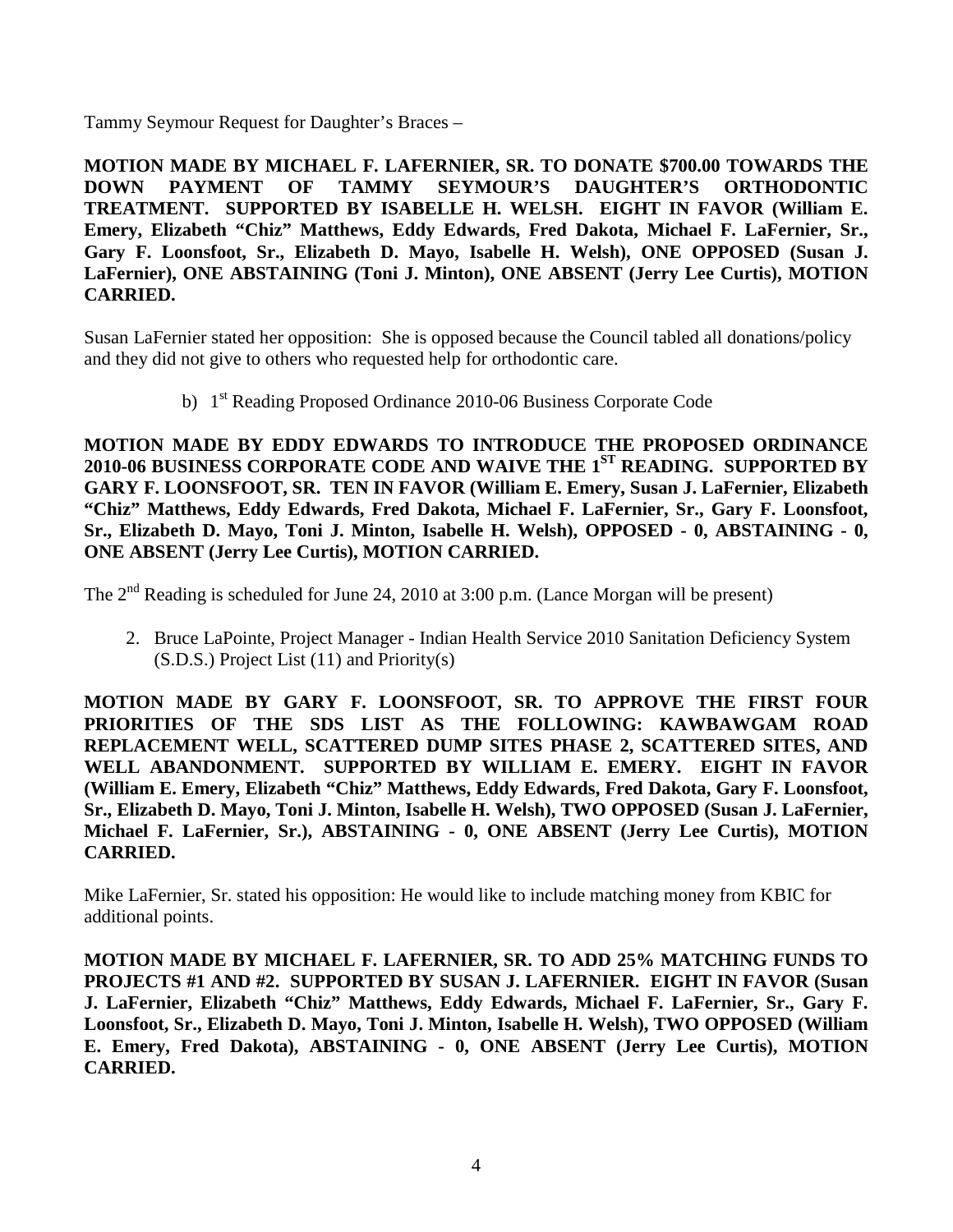### **Elizabeth Mayo left at 12:08 p.m.**

3. Gregg Nominelli, Economic Developer – Wind Monitoring (Towers) Grant Bids

**MOTION MADE BY GARY F. LOONSFOOT, SR. TO APPROVE THE BIDS OF AMERICAN WIND & ENERGY GROUP FOR \$133,000.00 AND ENERGY.3 FOR \$38,446.00 TO OVERSEE THE WIND MONITORING TOWERS AND STUDIES. SUPPORTED BY EDDY EDWARDS. NINE IN FAVOR (William E. Emery, Susan J. LaFernier, Elizabeth "Chiz" Matthews, Eddy Edwards, Fred Dakota, Michael F. LaFernier, Sr., Gary F. Loonsfoot, Sr., Toni J. Minton, Isabelle H. Welsh), OPPOSED - 0, ABSTAINING - 0, TWO ABSENT (Jerry Lee Curtis, Elizabeth D. Mayo), MOTION CARRIED.**

Gregg had a second request to move sand across Tribal property called out of order by President Swartz, as it is not on the agenda. President Swartz asked if Council wanted to override the President.

**MOTION MADE BY WILLIAM E. EMERY TO ALLOW PETE O'DOVERO TO USE OUR ROAD. SUPPORTED BY FRED DAKOTA. TWO IN FAVOR (William E. Emery, Fred Dakota), SEVEN OPPOSED (Susan J. LaFernier, Elizabeth "Chiz" Matthews, Eddy Edwards, Michael F. LaFernier, Sr., Gary F. Loonsfoot, Sr., Toni J. Minton, Isabelle H. Welsh), ABSTAINING - 0, TWO ABSENT (Jerry Lee Curtis, Elizabeth D. Mayo), MOTION DEFEATED.**

### **Lunch: 12:09 – 1:16 p.m.**

4. President Swartz – Ojibwa Senior Citizens Resolutions for MIEA Board Delegates (2) and Alternate for two year terms effective May 2010.

**MOTION MADE BY WILLIAM E. EMERY TO APPROVE THE APPOINTMENT OF SHIRLEY MCKASY AND PHILOMENA EKDAHL FOR THE OJIBWA SENIOR CITIZENS MIEA BOARD DELEGATES AND SANDRA PITTSLEY AS AN ALTERNATE. SUPPORTED BY FRED DAKOTA. SEVEN IN FAVOR (William E. Emery, Susan J. LaFernier, Elizabeth "Chiz" Matthews, Eddy Edwards, Fred Dakota, Gary F. Loonsfoot, Sr., Toni J. Minton), OPPOSED - 0, ABSTAINING - 0, FOUR ABSENT (Jerry Lee Curtis, Michael F. LaFernier, Sr., Elizabeth D. Mayo, Isabelle H. Welsh), MOTION CARRIED.** 

#### **Isabelle Welsh returned from lunch at 1:19 p.m.**

**Elizabeth Mayo returned at 1:20 p.m.** 

### **Mike LaFernier, Sr. returned from lunch at 1:21 p.m.**

- 5. Larry Denomie III, CEO
	- a) Ojibwa Casino Employee Handbook 18.2/KBIC Personnel Policy 18.3/19.2 Proposed Amendments to the Grievance Policies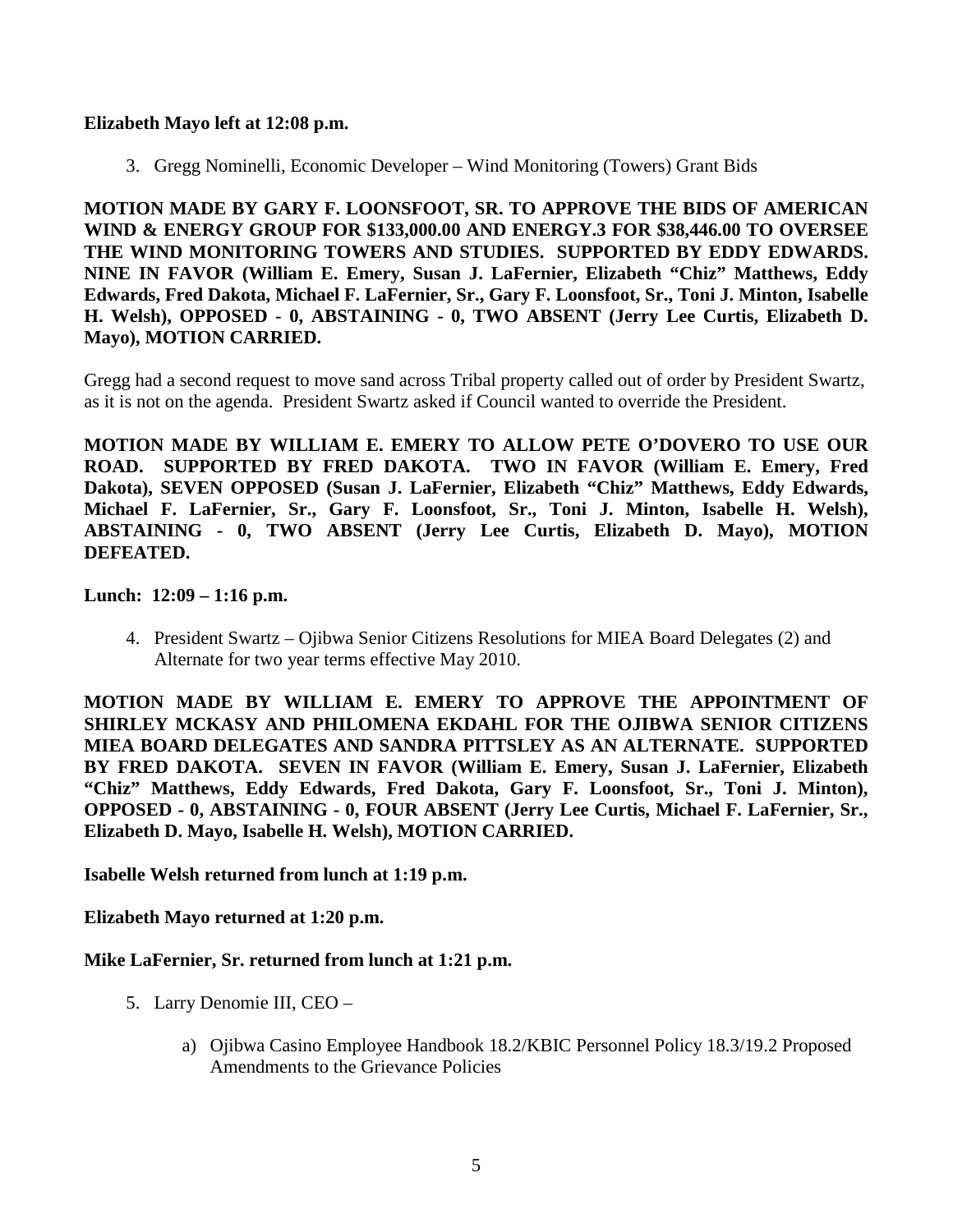**MOTION MADE BY ISABELLE H. WELSH TO ACCEPT THE KBIC PERSONNEL POLICY AND CASINO EMPLOYEE HANDBOOK AMENDMENTS. SUPPORTED BY GARY F. LOONSFOOT, SR. TEN IN FAVOR (William E. Emery, Susan J. LaFernier, Elizabeth "Chiz" Matthews, Eddy Edwards, Fred Dakota, Michael F. LaFernier, Sr., Gary F. Loonsfoot, Sr., Elizabeth D. Mayo, Toni J. Minton, Isabelle H. Welsh), OPPOSED - 0, ABSTAINING - 0, ONE ABSENT (Jerry Lee Curtis), MOTION CARRIED.**

> b) Draft Tribal Council Grievance/Appeal of Dismissal Hearing Procedure – This procedure is not in the policy book.

MOTION MADE BY EDDY EDWARDS TO APPROVE THE PROCEDURE. SUPPORTED BY WILLIAM E. EMERY.

**MOTION MADE BY SUSAN J. LAFERNIER TO TABLE UNTIL FURTHER REVIEW. SUPPORTED BY ISABELLE H. WELSH. SEVEN IN FAVOR (Susan J. LaFernier, Elizabeth "Chiz" Matthews, Michael F. LaFernier, Sr., Gary F. Loonsfoot, Sr., Elizabeth D. Mayo, Toni J. Minton, Isabelle H. Welsh), THREE OPPOSED (William E. Emery, Eddy Edwards, Fred Dakota), ABSTAINING - 0, ONE ABSENT (Jerry Lee Curtis), MOTION CARRIED.**

K. Closed Session:

- 1. John Baker, Attorney
- 2. Larry Denomie III, CEO Employee Promotion Part-time to Full-time
- 3. President Swartz Robert Mudd Update
- 4. Charlotte Loonsfoot Eagle Rock Update/Susan LaFernier June 5<sup>th</sup> Commentary

**MOTION MADE BY EDDY EDWARDS TO GO INTO CLOSED SESSION AT 1:52 P.M. SUPPORTED BY GARY F. LOONSFOOT, SR. EIGHT IN FAVOR (William E. Emery, Susan J. LaFernier, Elizabeth "Chiz" Matthews, Eddy Edwards, Michael F. LaFernier, Sr., Gary F. Loonsfoot, Sr., Toni J. Minton, Isabelle H. Welsh), TWO OPPOSED (Fred Dakota, Elizabeth D. Mayo), ABSTAINING - 0, ONE ABSENT (Jerry Lee Curtis), MOTION CARRIED.**

**Break: 1:53 – 2:10 p.m.** 

**Chiz Matthews left 1:53 – 2:42 p.m.** 

**MOTION MADE BY MICHAEL F. LAFERNIER, SR. TO GO INTO OPEN SESSION AT 4:33 P.M. SUPPORTED BY EDDY EDWARDS. TEN IN FAVOR (William E. Emery, Susan J. LaFernier, Elizabeth "Chiz" Matthews, Eddy Edwards, Fred Dakota, Michael F. LaFernier, Sr., Gary F. Loonsfoot, Sr., Elizabeth D. Mayo, Toni J. Minton, Isabelle H. Welsh), OPPOSED - 0, ABSTAINING - 0, ONE ABSENT (Jerry Lee Curtis), MOTION CARRIED.**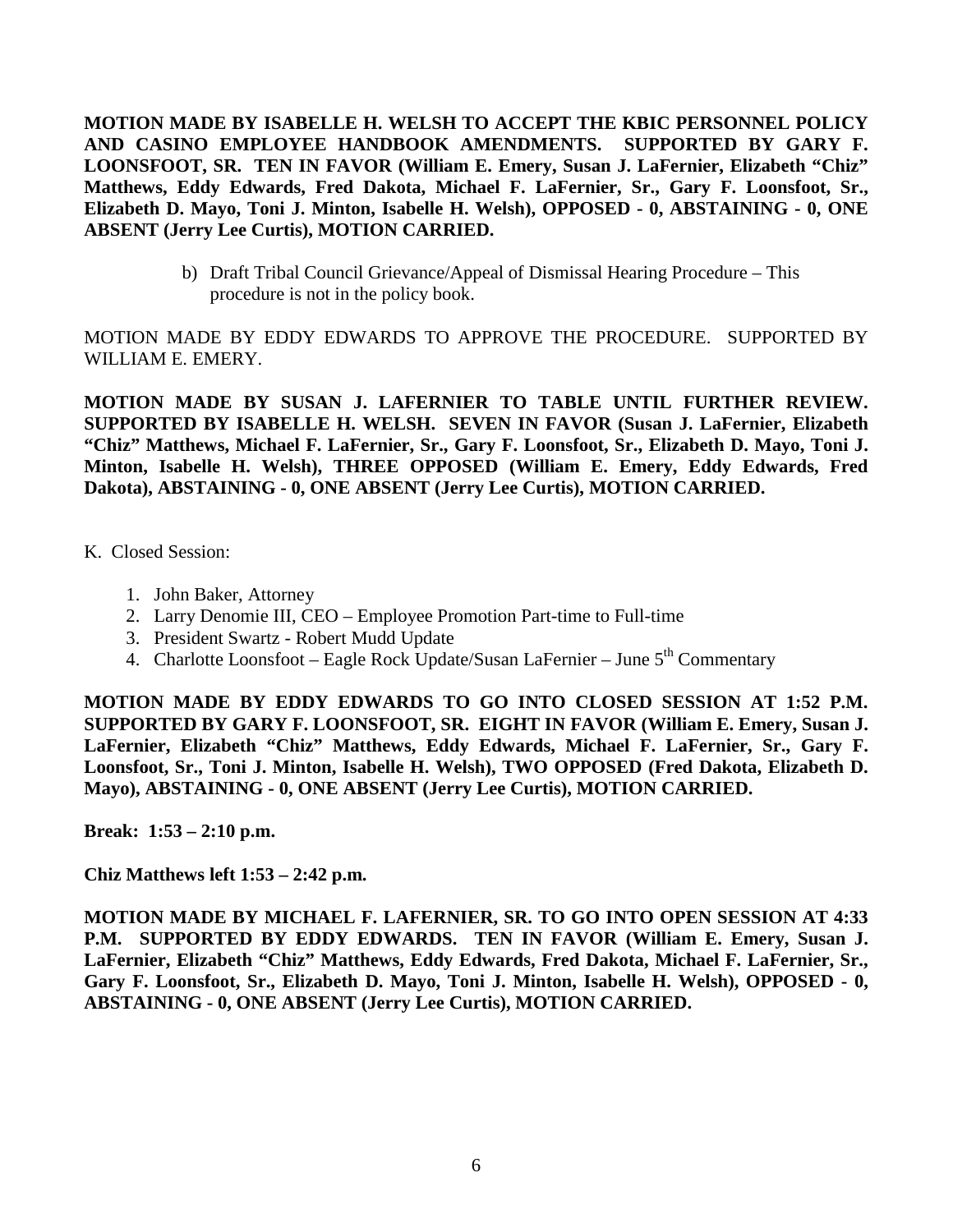Joe Jacker Promotion to Full-Time –

**MOTION MADE BY ELIZABETH D. MAYO TO MOVE JOE JACKER FROM PART-TIME TO FULL-TIME. SUPPORTED BY ELIZABETH "CHIZ" MATTHEWS. NINE IN FAVOR (William E. Emery, Susan J. LaFernier, Elizabeth "Chiz" Matthews, Fred Dakota, Michael F. LaFernier, Sr., Gary F. Loonsfoot, Sr., Elizabeth D. Mayo, Toni J. Minton, Isabelle H. Welsh), OPPOSED - 0, ABSTAINING - 0, TWO ABSENT (Eddy Edwards, Jerry Lee Curtis), MOTION CARRIED.**

(Eddy Edwards out of the room)

# **Chiz Matthews left at 4:34 p.m.**

4.2 Promotion Policy Amendment –

**MOTION MADE BY ELIZABETH D. MAYO TO AMEND KBIC 4.2 PROMOTION POLICY TO READ THAT THE CEO CAN PROMOTE FROM PART-TIME TO FULL-TIME, WITH THE DEPARTMENT HEAD'S CONCURRENCE, WHEN GRANTS PERMIT. SUPPORTED BY FRED DAKOTA. EIGHT IN FAVOR (William E. Emery, Susan J. LaFernier, Fred Dakota, Michael F. LaFernier, Sr., Gary F. Loonsfoot, Sr., Elizabeth D. Mayo, Toni J. Minton, Isabelle H. Welsh), OPPOSED - 0, ABSTAINING - 0, THREE ABSENT (Elizabeth "Chiz" Matthews, Eddy Edwards, Jerry Lee Curtis), MOTION CARRIED.**

(Eddy Edwards out of the room)

L. Adjournment:

**MOTION MADE BY GARY F. LOONSFOOT, SR. TO ADJOURN AT 4:37 P.M. SUPPORTED BY WILLIAM E. EMERY. EIGHT IN FAVOR (William E. Emery, Susan J. LaFernier, Fred Dakota, Michael F. LaFernier, Sr., Gary F. Loonsfoot, Sr., Elizabeth D. Mayo, Toni J. Minton, Isabelle H. Welsh), OPPOSED - 0, ABSTAINING - 0, THREE ABSENT (Elizabeth "Chiz" Matthews, Eddy Edwards, Jerry Lee Curtis), MOTION CARRIED.**

# **2nd Reading of Proposed Amendment to the Tribal Code Title 7 Domestic Relations Custody of Minor Children, Child Support, and Visitation Ordinance 2010-05**

[See Legislative File] 5:00 – 5:15 p.m.

Present: President Swartz, Susan LaFernier, Gene Emery, Eddy Edwards, Isabelle Welsh, Toni Minton, Gary Loonsfoot, Sr., Mike LaFernier, Sr., Peggy Minton

Written Comment received from Peter (Member) and Cynthia (Non-member) Goodreau in support of the Ordinance.